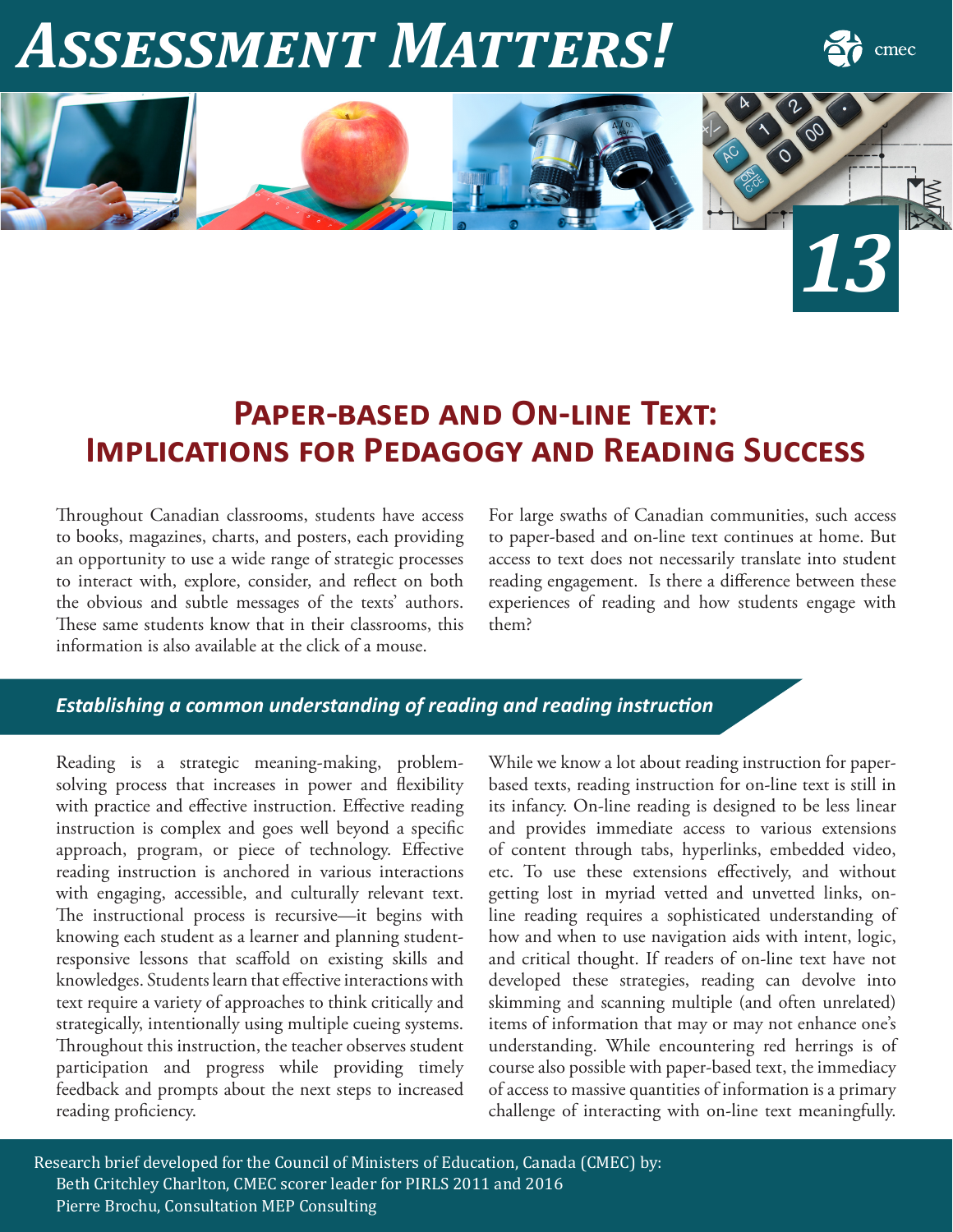This has implications for understanding the purpose, pedagogy, and potential of using computers and on-line text for reading instruction.

about reading instruction for paper-based and on-line text in Canadian Grade 4 classrooms and its relationship with reading achievement.

The most recent Progress in International Reading Literacy Study (PIRLS /ePIRLS 2016) provides information

# *Grade 4 reading achievement in Canada: Paper-based and on-line text*

The 2016 results of PIRLS/ePIRLS confirm that Canadian students in Grade 4 are good readers. In the six Canadian provinces (British Columbia, Alberta, Ontario, Quebec, New Brunswick, and Newfoundland and Labrador) that participated in the 2016 PIRLS study, 83 per cent of Canadian students met the advanced, high, or intermediate level of achievement for reading paper-based text, similar to the international median of 82 per cent. The results for students in the three provinces (British Columbia, Ontario, and Newfoundland and Labrador) participating in ePIRLS (online text) were similar; a total of 82 per cent of students met the advanced, high, or intermediate benchmarks of reading achievement. This total is similar to the international median of 84 per cent (Brochu, O'Grady, Scerbina, & Tao, 2018).

# *Reading instruction in Canadian classrooms*

The PIRLS 2016 context questionnaires provide a glimpse into what reading instruction looks like in Canadian Grade 4 classrooms. As Figures 1 and 2 illustrate, many of the components of effective reading instruction are visible in the majority of Canadian classrooms. Teachers provide reading materials that link new content to prior knowledge and reflect the students' instructional level. This is a strong indication that teachers are using formative assessment practices to gather information about student learning and are making instructional decisions based on that learning. With this information, teachers know that students are approaching a task with sufficient experience to engage with the content and that they face enough of a challenge to apply developing strategies and skills effectively. However, while these practices reflect most of the recursive "using assessment to inform instruction" loop, the proportion of teachers who provide students with individualized feedback is very low, so the loop remains incomplete. Without individual feedback, the opportunity to engage students in meaningful conversations about their progress and next steps in learning may be lost.

PIRLS/ePIRLS data also provide insight into classroom instruction in reading comprehension. Teachers in participating provinces are providing students with opportunities to participate in class discussions about texts and to reflect on the texts' messages by locating information in text and providing support for its interpretation. These are often referred to as surface-level comprehension activities. Areas of reading instruction that require more strategic thinking and problem solving are less prevalent. These include the explicit instruction in the elements of an author's craft and comprehension strategies such as predicting, comparing, and generalizing. Opportunities to learn about and engage in critical thought, which includes opportunities to challenge opinions and view text through multiple perspectives, are relatively rare.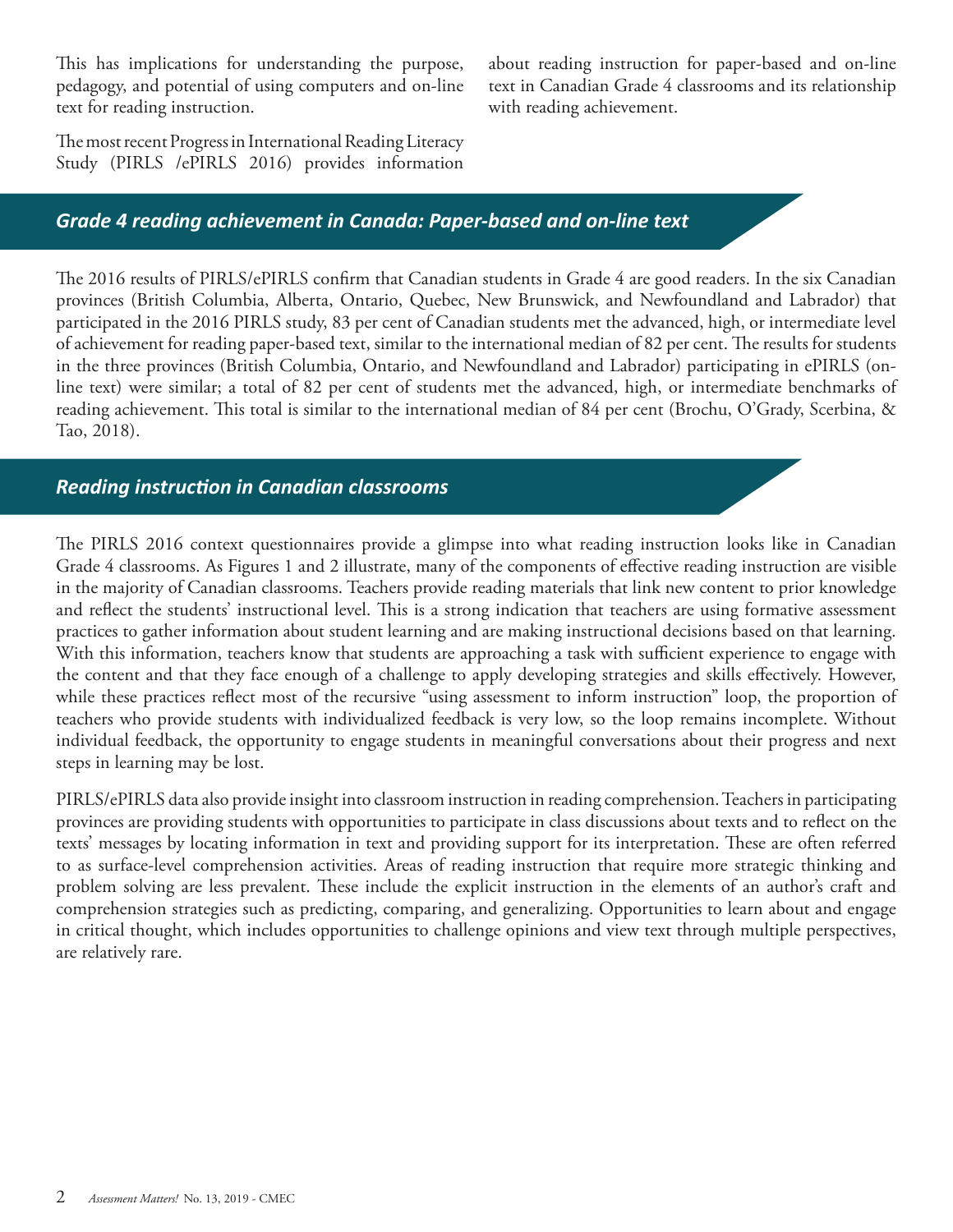#### **Figure 1 Reading instructional tasks assigned by Canadian Grade 4 teachers participating in PIRLS/ePIRLS 2016**



**in teaching reading to their class**



# **Figure 2 Strategies used to teach reading comprehension by Canadian Grade 4 teachers participating in PIRLS/ePIRLS 2016 Propor�on of students with teachers who ask them to do the following things to help develop**

**reading comprehension skills or strategies**



Identify the main ideas of what they have read Make predictions about what will happen next in the text they are reading

Compare what they have read with experiences they have had

Locate information within the text

of what they have read

Explain or support their understanding

Make generalizations and draw inferences based on what they have read

Compare what they have read with other things they have read

Describe the style or structure of the text they have read

> Determine the author's perspective or inten�on

Activities are sorted from the most frequent to the least frequent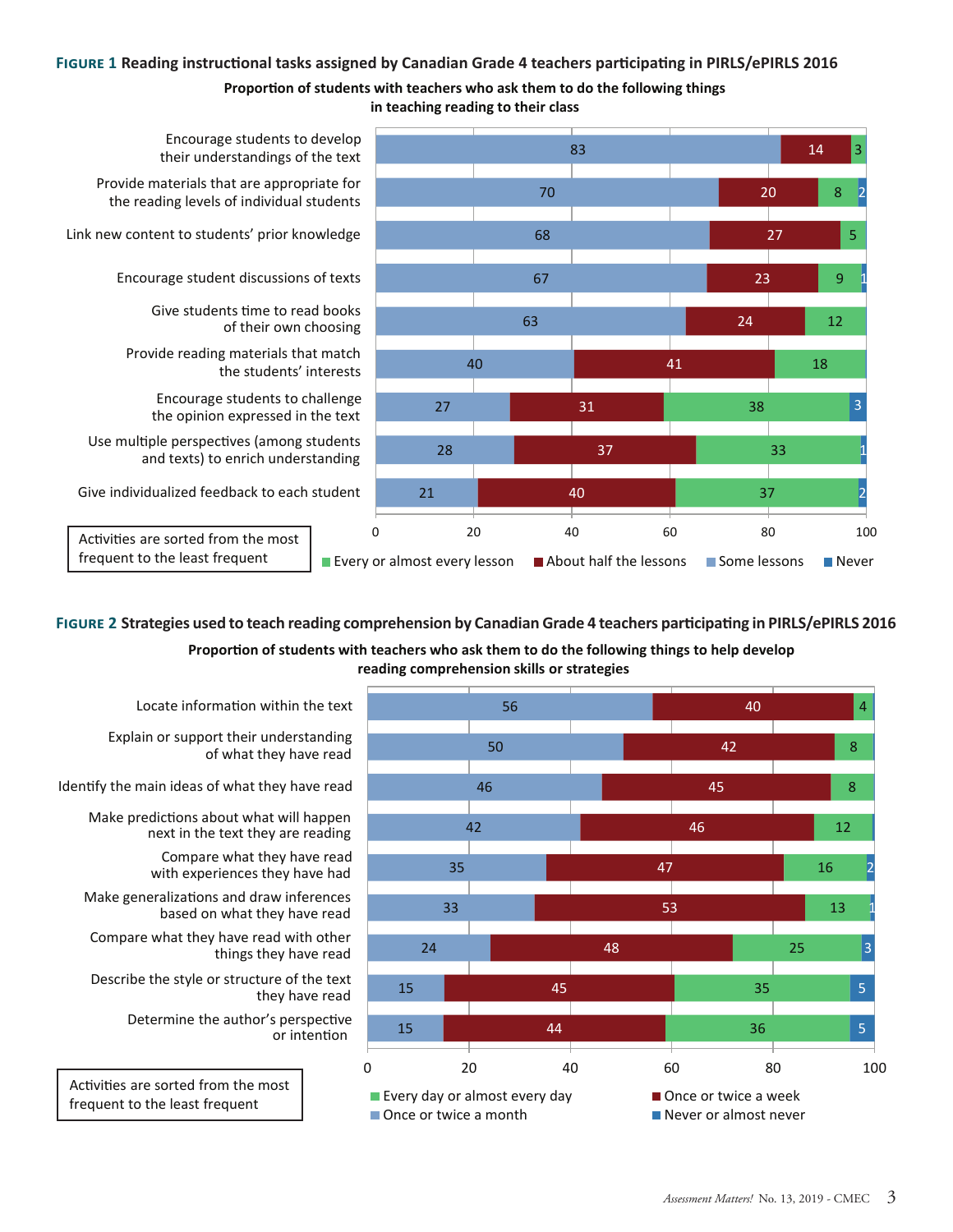# *Home and school supports for literacy*

The PIRLS/ePIRLS context questionnaires provide information about home and school supports for literacy. "The data from these questionnaires enables PIRLS to relate reading achievement to curricula, instructional practices, and school environments … The results obtained by PIRLS are used to improve teaching and learning methods in reading in many countries" (Brochu et al., 2018, p. 42). For example, some positive influences on paper-based and on-line reading achievement are liking reading, engagement with reading, self-efficacy in computer use, access to books, and home supports.

# *Liking and being engaged with reading*

Students participating in PIRLS 2016 were asked several questions that provided insight into whether they liked and were engaged with reading. The results of student responses compared to their reading achievement establish a positive relationship between Canadian Grade 4 students who like and are engaged with reading and reading achievement in paper-based and on-line reading (Brochu et al., 2018). While at first glance the results might seem simple or even predictable, this is important information for decisions regarding policy and classroom practice such as curriculum, classroom book choice, topics studied, and pedagogy.

# *Student self-efficacy in computer use*

The ePIRLS 2016 student questionnaire provided students with an opportunity to rate their levels of self-efficacy (i.e., perception of one's own ability to meet a challenge and complete a task successfully) in computer use. Students with higher and medium levels of self-efficacy performed better in both PIRLS paper-based and ePIRLS on-line reading; students with low levels of self-efficacy in computer use performed less well. Based on these data, the difference in achievement between high and low levels of self-efficacy is slightly larger for ePIRLS than for PIRLS. This is consistent with the fact that the construct of on-line literacy as measured by e-PIRLS includes a component of computer use (Brochu et al., 2018).

Considering this information in light of how a teacher observes and responds to student learning confirms the importance of feedback. Feedback that begins with reference to what's been accomplished, followed by a look forward to the next steps of learning and how to accomplish those steps, provides the student with a sense of their "known" and how that knowledge will inform their "new." Karl, O'Leary-Kelly, and Martocchio (1993) found that while providing feedback is beneficial to all areas of study, the development of self-efficacy adds to that benefit. In other words, the relationship between feedback and the development of self-efficacy is positive. More recently, Yang and Wu's (2015) work confirmed that feedback enhances student self-efficacy.

# *Access to home resources*

The PIRLS 2016 Index of Home Resources includes the number of books in the home, the number of children's books in the home, the highest level of parental education, the parents' occupation, and the number of home study supports such as an Internet connection and a student's own room in which to study (Mullis & Martin, 2015). Consistent with many other large-scale studies, PIRLS found the relationship between home resources and reading achievement to be positive but slightly less strong in Canada than internationally. Students living in homes with access to many resources performed significantly better on PIRLS than students with some or low access. The relationship of home resources to on-line reading achievement on ePIRLS was positive but slightly less than PIRLS paper-based reading (Brochu et al., 2018). The socioeconomic implications of these results are clear.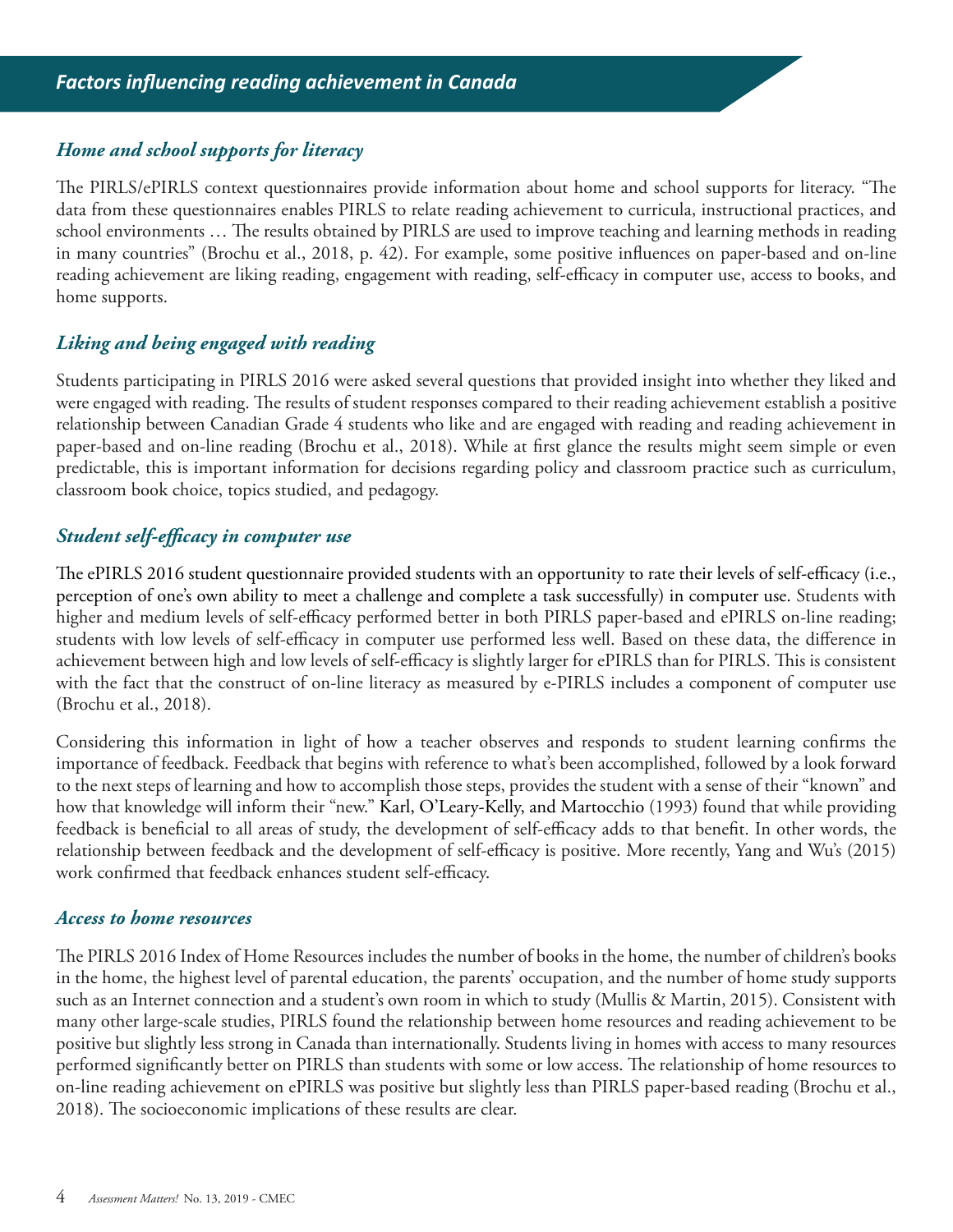# *Exploring the relationship between computers and reading achievement*

The 2016 PIRLS context questionnaires provided information about the relationship between reading achievement and access to computers and computer-based reading instruction. Some of these data confirm what appears to be obvious while other data challenge our assumptions.

#### *Access to computers*

The 2016 PIRLS context questionnaire included a Digital Devices in the Home Scale with three categories: high, medium, and low access. Students with high access to on-line devices at home performed better on ePIRLS than those with medium access. In Canada, virtually no students in participating provinces had low access to on-line devices at home (Mullis, Martin, Foy, & Hooper, 2017b).

As Figure 3 indicates, according to their teachers, two-thirds of participating Grade 4 students had access to computers or tablets to use for their reading lessons and 77 per cent of these students have shared or individual access to computers in their classrooms. This is more than the international average of 43 percent (Mullis, Martin, Foy, & Hooper, 2017a).

#### **Figure 3 Student access to computers and tablets at school as reported by Canadian Grade 4 teachers in schools participating in PIRLS 2016**



Despite this access, there is no relationship between on-line reading achievement and the availability of on-line devices in Canadian schools. This is different from the positive association observed between access to on-line devices in the home and on-line reading achievement (Brochu et al., 2018).

In Canada neither the presence of a school library nor its collection size of paper-based or on-line texts make a statistical difference to reading achievement. We surmise that it's the pedagogical practice used with any educational resource, such as computers in the classroom, a school library, or paper-based and on-line books, that provides the educational value. The discussion about pedagogical practice begins with frequency of use.

### *Frequency of computer use at home and at school*

Since even the youngest child appears to engage with and navigate a computer with relative ease, it's a seemingly logical assumption that there would be a positive relationship between frequency of computer use and reading achievement. But the evidence challenges that assumption. Based on the ePIRLS 2016 results and student responses about computer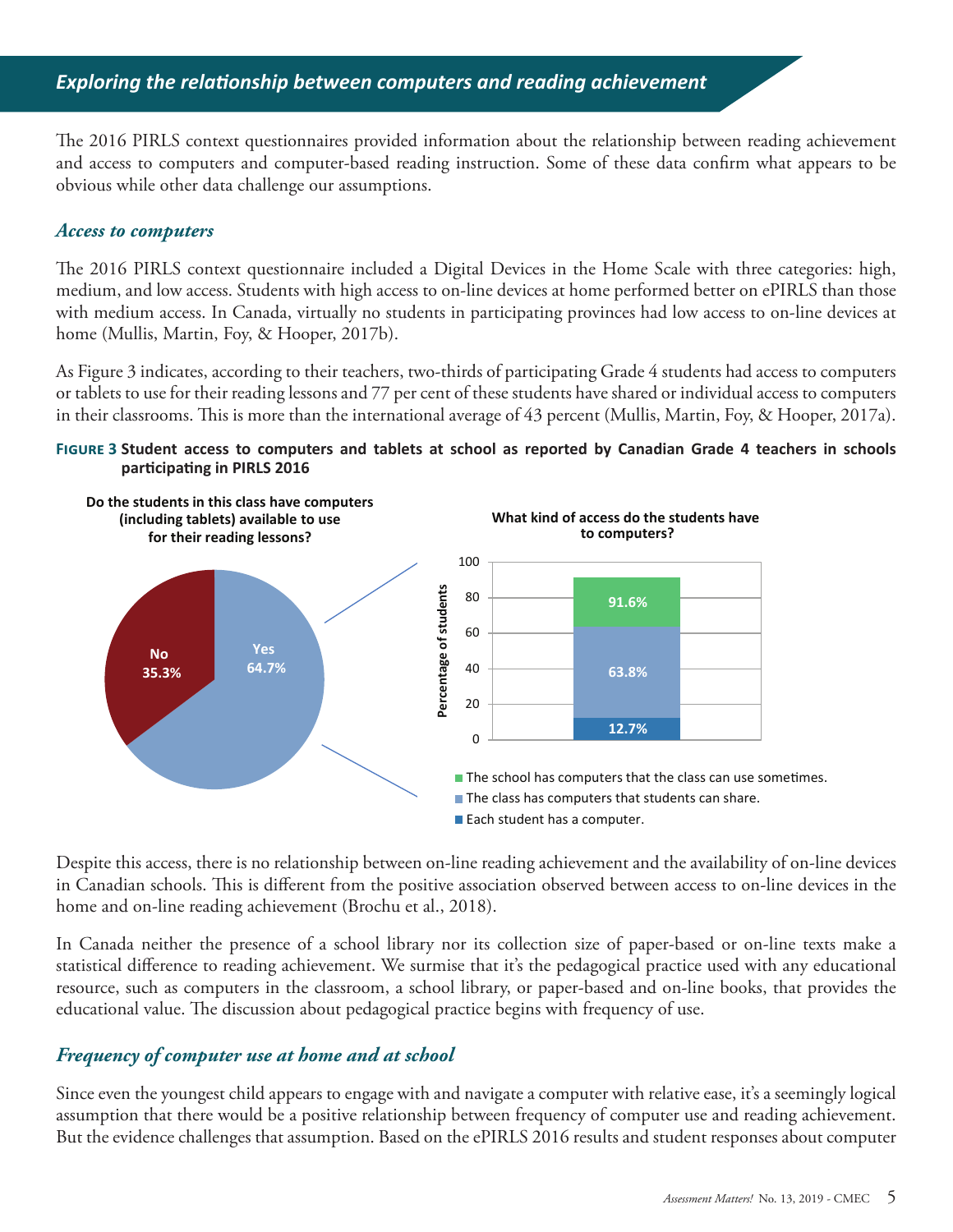use, the relationship between on-line reading achievement and frequency of general computer use at home and at school is the same. In both cases, very frequent use is related to lower achievement.

Since access to and frequency of general computer use are not related to increased reading achievement, a deeper dive into the data is required to understand lower achievement's association with frequent computer use. Student responses to questions about the purpose for which they use a computer or tablet at home or at school for schoolwork provide more information.

# *Computer use for schoolwork at home*

About 80 per cent of Canadian Grade 4 students use a computer or tablet for schoolwork at home. The most positive relationship between frequency of use and on-line reading achievement is found when computers are used for schoolwork at home once or twice a month (Figure 4). This information confirms what we know about learning in the most general of terms: a simple measure such as time spent on any schoolwork, including reading paper-based or on-line text, is not related to success. Time becomes meaningful only when the learner is engaged with tasks that are purposeful, provide just the right amount of challenge, and offer opportunities to explore the topic through multimodal access which includes, but is not limited to, paper-based and on-line text (Taylor & Parsons, 2011).

# *Computer use for schoolwork at school*

The relationship between computer use for schoolwork at school and reading achievement is the same as that for schoolwork at home: greater achievement is related to less frequent use (once or twice a month) of the computer for schoolwork (Figure 5). This information may challenge some existing classroom practices, such as the frequently scheduled "computer time." If the intent of computer time is to build reading achievement, then computer time should include explicit instruction in the skills and strategies listed in Figures 1 and 2, opportunities for students to engage meaningfully with the text, and ongoing feedback from the teacher (or in some cases, feedback from the computer) about progress.



#### **Figures 4 and 5 Relationship between reading achievement and the frequency of general use of a computer and tablet at home and school as reported by Canadian Grade 4 students participating in PIRLS 2016**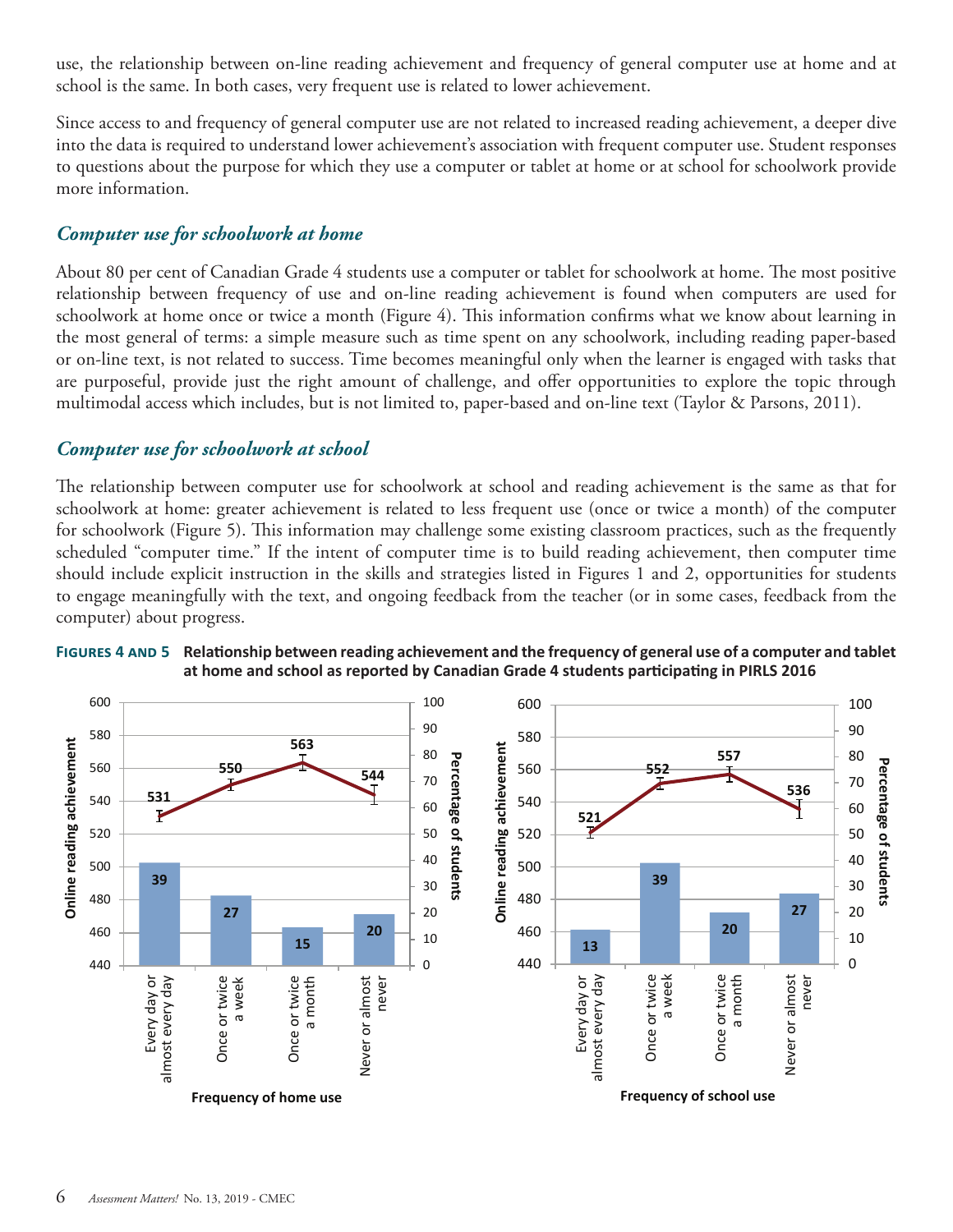Each data set is compelling. While engagement, enjoyment, and self-efficacy are positively related to reading achievement, access, frequency, place of use, and general use are not.

The positive relationship between student engagement and achievement noted here is not only a logical assumption but is also well supported by research. In a longitudinal review of the research, Dyer found "strong correlations between student engagement (typically defined as attention to the area of focus, active participation in learning, and time on task) and student achievement. These correlations remain strong for all levels of instruction, across all subject areas, and for varying instructional activities" (2015, p. 1). Perhaps even more important to any discussion about the relationship been classroom practice and student success is Dyer's reference to the flip side of this research, which indicates that those students who were disengaged in the classroom had lower academic performance compared to engaged students. Since increased achievement for all students is a primary goal of educational change, it's clear that student engagement must be considered. This continues to reinforce the importance of pedagogy that begins with acknowledging each student as a learner and the basis of knowledge (language, culture, interests, etc.) each student brings to their learning: the foundation for engagement begins with building on what one knows. Now that computers are available in most homes and schools, the opportunities to explore how to maximize their potential for enhancing paper-based reading are intriguing. First, we challenge some existing assumptions:

Just because our kids have grown up with devices doesn't mean they know how to use them. On-line reading is different than print reading and our minilessons on paper text don't always translate seamlessly to reading on a device. We must teach our students to navigate, interact and apply thinking strategies with text on screen. Then we need to observe, reflect and respond when understanding breaks down and reteach as necessary.

Too often when we send a child to read on a device it's task oriented, "Go to National Geographic Kids and read the post about tsunamis. Then meet with your small group to discuss." We need to make time for choice in on-line reading and guide our kids to … websites that are appropriate and interesting. We provide students time to read, model and discuss what makes reading go well for us on either platform and guide students to understand the "why" behind what they choose to read." (Ziemke, 2016, n.p.)

PIRLS/ePIRLS 2016 confirms this. When the PIRLS/ePIRLS 2016 reading achievement results were related to how computers were used for reading lessons, finding and reading information were contrasted with using a computer to prepare reports and presentations. There is no positive relationship between reading achievement and time spent on reading lessons focused on *finding and reading information* either in Canada or internationally (Mullis et al., 2017b). Figure 6 provides a potential reason for this. While 46 per cent of Canadian students have teachers who ask them to *read* on-line texts daily or weekly, only 24 per cent of students have teachers who *teach* them how to read on-line texts daily or weekly. Without effective instruction, student progress is limited. When instruction is present, and the more actively the student is involved, the better chances for engagement and success.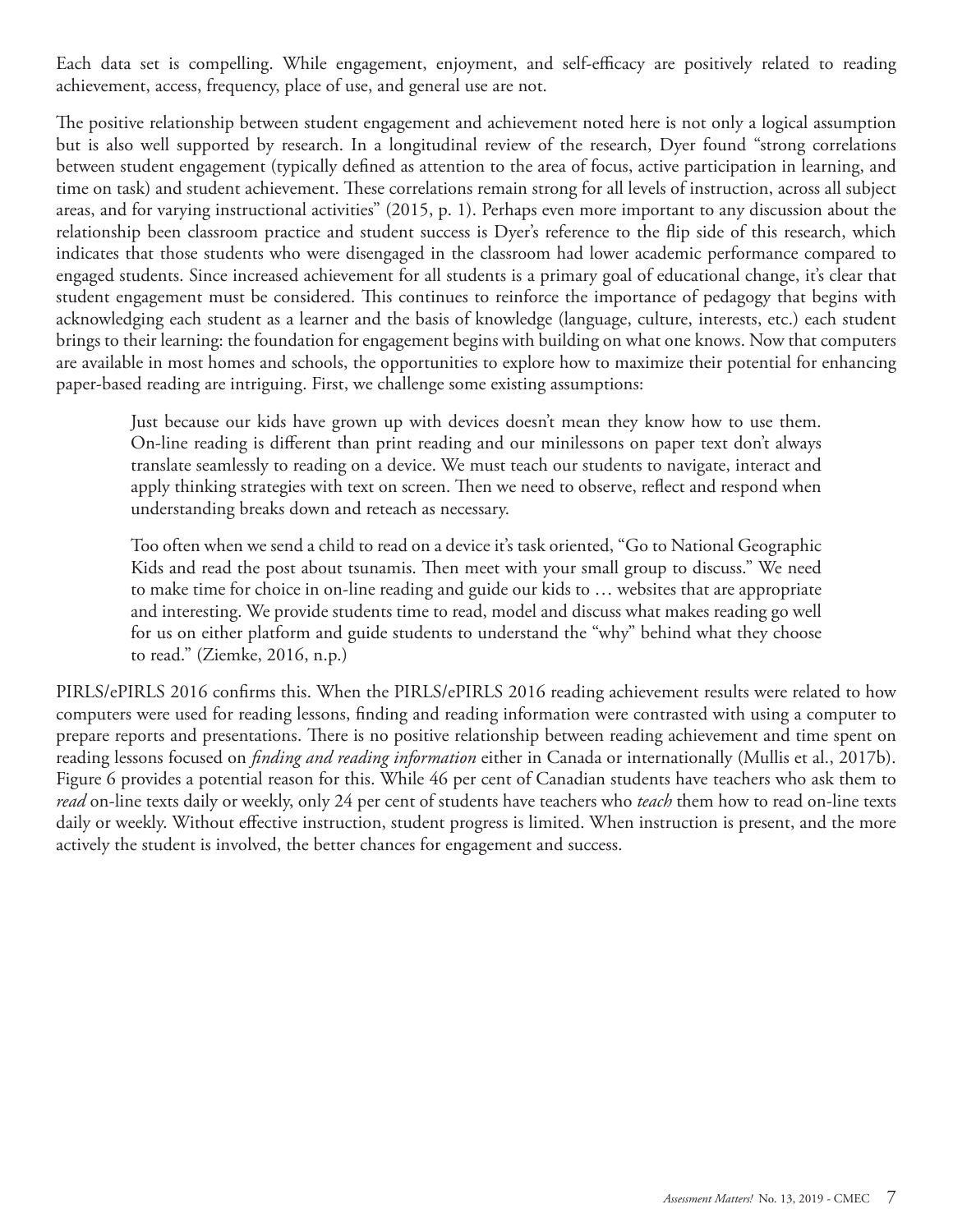#### **Figure 6 Proportion of students with teachers using computer activities in their Grade 4 reading classes**



Proportion of students with teachers who ask them to do the following computer activities during **reading lessons**

For example, while the relationship between the relatively passive activity of using the computer to find and read information and reading achievement is low, there is a positive relationship between computer use and reading achievement when students use a computer or tablet for preparing reports and presentations for more than 30 minutes a day (Figure 7). When we compare these two activities, it becomes clear why active learning is more productive than passive learning.

Looking up information requires the student to enter a query in a search engine and then watch as information appears, instantly accessible. If the results are not what was expected, the student enters a new query or topic. As students describe it, because this process is relatively passive and requires them to read and summarize, the cognitive energy required and potential for new learning are minimal. Contrasting this to the active and layered process involved in preparing reports and presentations, the increased level of cognitive energy and potential for new learning are obvious. Once the search for information is complete, the student must have learned how to read multiple sources of information, analyze and synthesize that information to match the report's topic, think critically about how best to share the information, choose a presentation style that matches the intended audience, and decide how to prepare a presentation that will engage the audience. This requires much more than the ability to read and understand at a literal level, so this type of learning requires explicit instruction. And once the student has learned the "how to" of the process, preparing reports and presentations becomes a creative process: the student has the foundation to creatively explore new ways of thinking about and presenting information. Creativity is a source of engagement and engagement is positively related to reading achievement.

Figures 6 and 7 illustrate the importance of the teacher's role in learning to read. Figure 6 indicates that while 56 per cent of Grade 4 students in participating schools have teachers who provide weekly instruction in how to look up information, only 46 per cent of students have teachers who provide weekly instruction in how to research a particular topic or problem. Almost 40 per cent of Canadian Grade 4 students spend more than 30 minutes per day using a computer or tablet to prepare reports and presentations. This is slightly more than the international average of 34 per cent (Mullis et al., 2017b). Pedagogy continues to be the determining factor in reading success. That leads to the next obvious question.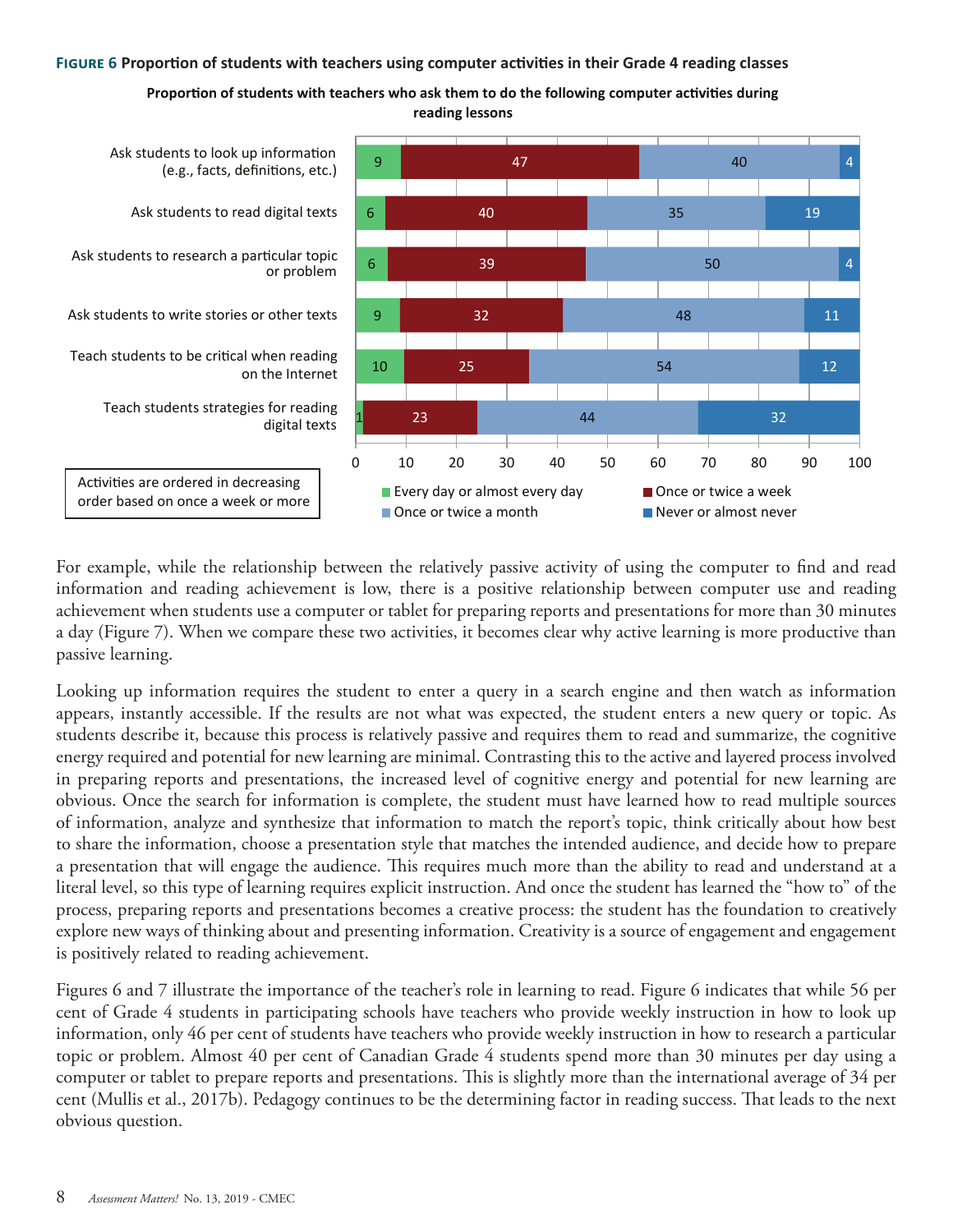#### **Figure 7 PIRLS 2016: Relationship between frequency of students' use of a computer or tablet to prepare reports and presentations and reading achievement**



# *What is effective pedagogy?*

Effective pedagogy leads to understanding. Albert Einstein is often credited with saying *"*You do not really understand something until you can explain it to your grandmother." Kuropatwa elaborates:

Pedagogy … is something along the lines of the art and science of teaching. I think every pedagogy is doing one of these three things: first starting with where the kids are and trying to figure out what misconceptions or ideas students bring to the table before we start trying to teach the new things … A second [thing] would [be] … teaching kids … new ideas in the context of a network of ideas—how this idea fits with others and how together all those ideas make sense one way or another … The third one is metacognition … in what ways do we get kids to think about what they're learning as they are learning it? Perhaps the plus one or the fourth actually has to do with building community because of course education is always about relationships—the stronger the relationship is between the learner and the teacher the more that they can do and learn together. (Kuropatwa, 2014, video)

While the pedagogy involving computer use for reading instruction is still in its infancy, educators are learning more each year. As with all educational advances, the *"*successful integration of the computer into the learning program demands ingenuity and effort" (Hans & Hans, 2013, p. 19). The effort Hans and Hans refer to involves making informed use of school, local, national, and international research. School and local research ranges from the insight gained through personal and collegial professional reflection and professional development about factors influencing student learning. The sources of this information range from teachers' anecdotal notes about individual student learning to a range of classroom, local, and jurisdictional formative and summative assessment results. National and international research provides opportunities for teachers to critically consider educational change from wider perspectives. Through these professional learning opportunities, it becomes increasingly clear that without the presence of effective pedagogy, access to and general use of computers is not related to higher reading achievement.

Hans and Hans also invite us to consider the ingenuity of integrating a computer into the learning program—that ingenuity may come from the students themselves. What do their choices for computer use tell us about their learning?

We know that many (not all) students enjoy, are engaged by, spend time with, and are successful using computer activities such as on-line video searches, video viewing, gaming, multi-user communication, and creating graphics such as titles, charts, font changes, etc. Mistakenly, these activities are often referred to as "nonreading" activities.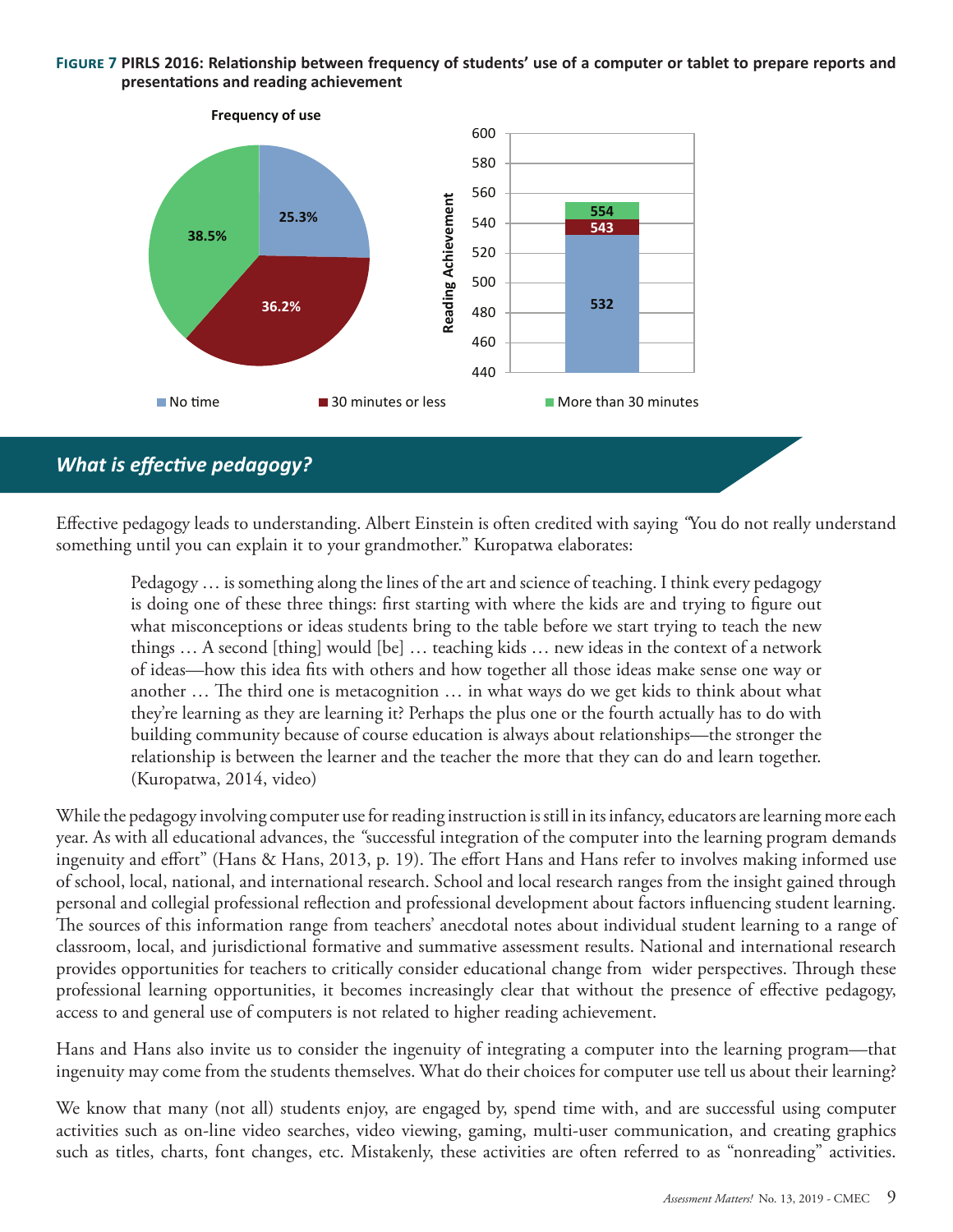In fact, the strategies and problem-solving processes involved in these well-liked and engaging student choices for computer use are the same strategies and problem-solving processes involved in not only learning to read but also in all learning experiences. Whether reading or using the computer for gaming or chatting, the student is accessing background knowledge to enter a text, monitoring to ensure meaning is developing, noticing errors, analyzing the components that created those errors, searching for options to correct the errors, navigating toward a solution, and then receiving feedback that their problem solving resolved the error. These strategies, which we know are foundational to reading instruction with paper-based text, can be applied to, and adapted for, reading instruction with on-line text. What does this type of pedagogy involve?

Shernoff, Shernoff, and Csikszentmihalyi connect engaging pedagogy to a learning state of mind or what they refer to as "flow." To achieve flow, teachers design activities that are relevant, provide just the right amount of challenge, and allow the student to "feel in control of their learning environment and confident in their ability. These are activities in which students concentrate, experience enjoyment, and are provided with immediate, intrinsic satisfaction that builds a foundation of interest for the future. Teachers succeeding in providing such engagement most likely consider not only the knowledge and skills to be learned, but also the students as learners, adapting instruction to their developmental levels and individual interests" (2016, p. 173).

Marie Clay (2013) described effective pedagogy as providing learning experiences where the child scaffolds on the known as they learn about the new. Gee applies this pedagogy to the use of computer games:

Because of their rich and efficient way to teach and to gain students' attention, Gee argues that games could—and should—be used in schools to help students learn new content as well as learn how to learn. Students should think critically while participating in games. Teachers can use games as a springboard for many activities such as teaching about facts and concepts and to improve students' skills of writing, reading, and thinking. (referred to in Coscarelli 2016, p. 1)

Whether they use a computer for games, design, or communications, we know that many students spend a lot of time using this technology. Therefore, the computer provides teachers with an instructional tool that will complement and possibly enrich the learning environment for all students.

In summary, it's important to remind ourselves that educational change takes time and critical reflection. PIRLS/ ePIRLS 2016 provide us with insight into that change with evidence of progress thus far and a challenge to continue to explore the purpose and potential of effective paper-based and on-line reading pedagogy.

# *References*

Brochu, P., O'Grady, K., Scerbina, T., & Tao, Y. (2018). *PIRLS 2016 Canada in context: Canadian results from the Progress in International Reading Literacy study*. Toronto: Council of Ministers of Education, Canada.

Clay, M. (2013). *An observation survey of early literacy achievement.* (3rd ed.). Portsmouth, NH: Heinemann.

- Coscarelli, C. (2016). Shaping your instruction around the principles of playing video games*. International Literacy Association Daily Blog*. Retrieved from [https://www.literacyworldwide.org/blog/literacy-daily/2016/05/06/](https://www.literacyworldwide.org/blog/literacy-daily/2016/05/06/shaping-your-instruction-around-principles-of-playing-video-games) [shaping-your-instruction-around-principles-of-playing-video-games](https://www.literacyworldwide.org/blog/literacy-daily/2016/05/06/shaping-your-instruction-around-principles-of-playing-video-games).
- Dyer, K. (2015). *Research proof points—Better student engagement improves student learning*. Retrieved from: *[https://](https://www.nwea.org/blog/2015/research-proof-points-better-student-engagement-improves-student-learning/)* [www.nwea.org/blog/2015/research-proof-points-better-student-engagement-improves-student-learning/](https://www.nwea.org/blog/2015/research-proof-points-better-student-engagement-improves-student-learning/).
- Hans, A., & Hans, E. (2013). Role of computers in reading skills. *IOSR Journal of Humanities and Social Science, 15*(4), 15–19.
- Karl, K., O'Leary-Kelly, A., & Martocchio, J. (1993). The impact of feedback and self-efficacy on performance in training*. Journal of Organizational Behaviour*, *14*(4), 379–394.